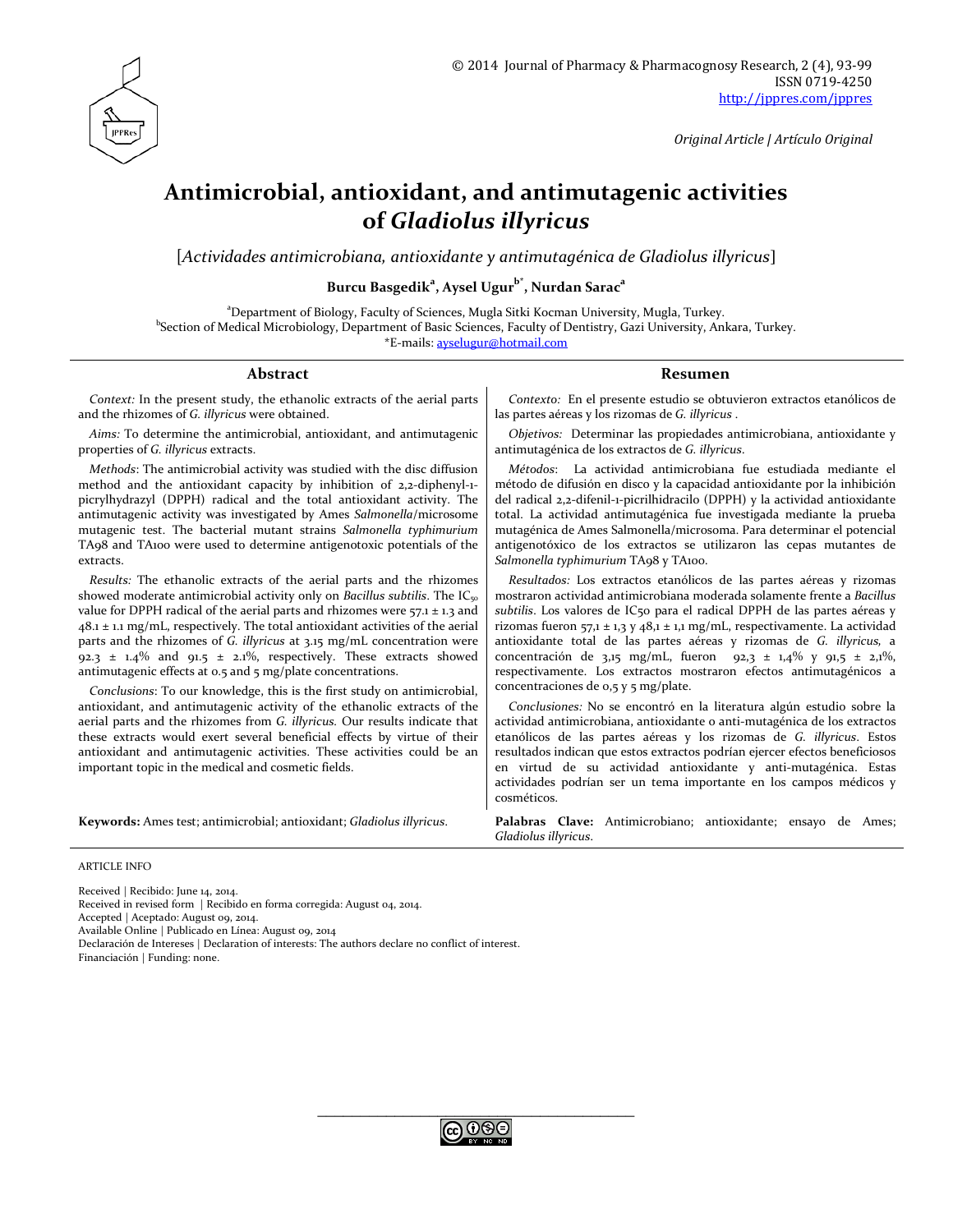## **INTRODUCTION**

Herbs have been used in many domains including medicine, nutrition, flavoring, beverages, dyeing, repellents, fragrances, cosmetics, smoking, and other industrial purposes (Dahanukar et al., 2000; Exarchou et al., 2002). A large number of medicinal plants and their purified constituents have shown beneficial therapeutic potentials (Khalaf et al., 2008) and used for preventing and treatment of the infections, oxidation and mutations.

Antimicrobial resistance is now a major threat to public health, and controlling antimicrobial resistance is an international priority (Wise et al., 1998; WHO, 1999). This situation has forced scientists to search for new antimicrobial substances from various sources, such as medical plants (Şahin et al., 2003).

In recent years much attention has been devoted to the natural antioxidant and their association with health benefits (Arnous et al., 2001). Antioxidants are compounds that can delay or inhibit the oxidation of lipids or other molecules by inhibiting the initiation or propagation of oxidizing chain reactions (Velioglu et al., 1998). The antioxidant activity of phenolic compounds is mainly due to their redox properties, which can play an important role in scavenging and neutralizing free radicals, quenching singlet and triplet oxygen, or decomposing peroxides (Osawa, 1994).

Mutations are the cause of inborn errors of metabolism, resulting in morbidity and mortality in living organisms. Besides inherited metabolic disorders, a spectrum of age-related human diseases, including cancer, are caused by mutations (Shon et al., 2004). A mutagen is considered an agent that is capable of destroying the integrity of the hereditary mechanism of a cell or organism. Any substance causing increased mutations can also increase the probability of cancer (Zaveri et al., 2011).

Natural antimutagenic compounds obtained from edible and medicinal plants are of particular importance in this regard because they produce no undesirable xenobiotic effects on living organisms that would offset any potential

usefulness in cancer prevention in humans (Zahin et al., 2010).

The anticandidal activity of *Gladiolus gregasius* (Nguedia et al., 2004), antifungal activity of *Gladiolus dalenii* (Odhiambo et al., 2009), antimicrobial activity of *Gladiolus atroviolaceus* (Kahriman et al., 2012) and *Gladiolus psittacinus* (Munyemana et al., 2013) were investigated. However, as far as we know, no literature on the antimicrobial, antioxidant and antimutagenic effects of the ethanolic extract of the aerial parts and rhizomes of *G. illyricus* has been published. This is the first study using the ethanolic extract of *G. illyricus* to evaluate antimicrobial, antioxidant, and antimutagenic activities in order to enable their use in phytomedicine and other industries.

#### **MATERIALS AND METHODS**

## **Materials**

1,1-diphenyl-2-picrylhydrazyl (DPPH), butylhydroxytoluene (BHT), ascorbic acid, β-carotene, linoleic acid, 4-nitro-o-phenylenediamine (4- NPD), sodium azide (NaN<sub>3</sub>), and histidine/biotin were purchased from Sigma Chemical Co. (St Louis, MO, USA). Ethanol, chloroform, Mueller Hinton agar, Sabouraud dextrose agar, and Tween-40 (polyoxyethylene sorbitan monopalmitate) were obtained from Merck Co. (Darmstadt, Germany). Other chemicals were of reagent grade.

## **Plant material and preparation**

The aerial parts and rhizomes of *G. illyricus* (Iridaceae) were collected from Mugla, Turkey. The leaves were air-dried at room temperature for seven days and were stored for later analysis. A voucher specimen (Herbarium No: 1602) has been taxonomically identified by Mehtap Donmez Sahin and deposited in the Herbarium of the University of Usak, Turkey.

The air dried and powdered plant samples were extracted with ethanol using the Soxhlet apparatus. Following evaporation, the extract was diluted in ethanol/water (1:1,  $v/v$ ), and then kept in small sterile opac bottles under refrigerated conditions until used.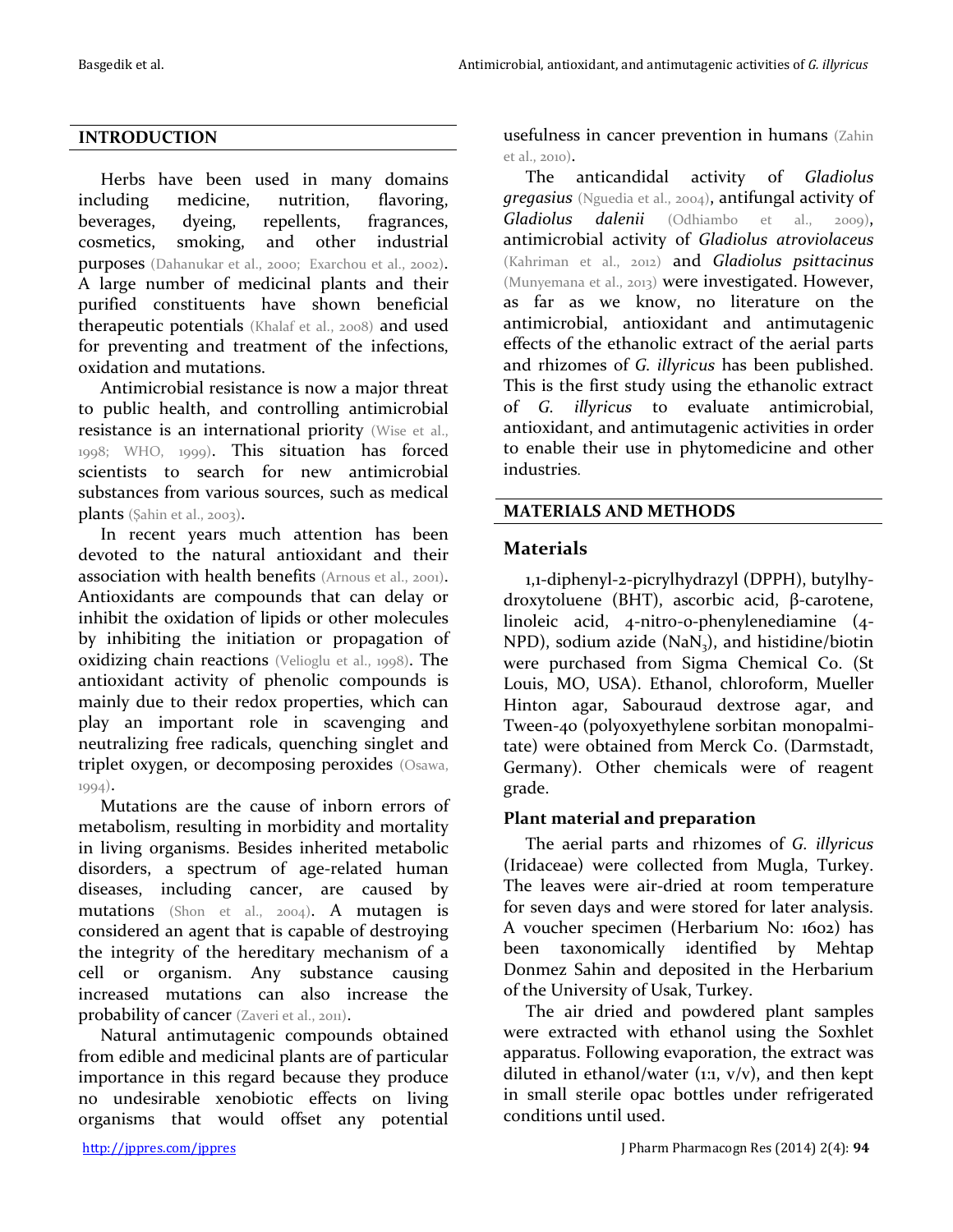#### **Microbial strains**

*Bacillus subtilis* ATCC 6633 (ATCC, Rockville, USA), *Pseudomonas aeruginosa* ATCC 27853, *Staphylococcus aureus* ATCC 25923, *Escherichia coli* ATCC 25922 and *Candida albicans* ATCC 10239 were used as determined the antimicrobial activity.

*Salmonella typhimurium* TA98 and TA100 were used for the mutagenic and antimutagenic tests. The strains were analyzed for their histidine requirement, biotin requirement, the combination of both, rfa mutation, excision repair capability, the presence of the plasmid pKM101, and spontaneous mutation rate according to Mortelmans and Zeiger (2000). Working cultures were prepared by inoculating nutrient broth with the frozen cultures, followed by an overnight incubation at 37°C with gentle agitation (Oh et al., 2008).

### **Antimicrobial activity**

The antimicrobial activities of the extracts were assayed by the standard paper disc diffusion method (Collins et al., 1995; Murray et al., 1995). Twenty microlitres of each extract containing 3 mg crude extract were injected in discs of 6 mm in diameter. Mueller-Hinton agar and Sabouraud dextrose agar was used for the test bacteria and *C. albicans*, respectively. The media sterilised in a flask and cooled to 45-50°C were distributed to sterilised Petri dishes with a diameter of 9 cm (15) mL) after injecting cultures of bacteria and yeast (1 mL) and distributing the medium in Petri dishes homogeneously. Dishes injected with above-mentioned materials were located on a solid agar medium by pressing slightly. *P. aeruginosa* and the fungi were incubated at 30 ± 0.1°C for 18-24 h and 24-48 h, respectively. Other bacterial strains were incubated at  $37 \pm 0.1$ °C for 24-48 h. Antimicrobial activity was evaluated by measuring the zone of inhibition against the tested microorganisms. Ethanol was used as a negative control. Studies were performed in triplicate.

## **Antioxidant activity**

## *Determination of DPPH radical scavenging activity*

Antioxidant activity of the extracts were determined based on its ability to react with the stable DPPH free radical (Yamasaki et al., 1994). Fifty  $\mu$ L of the extract [1.25, 2.5, 5, 10, 50 and 75 mg/mL in ethanol/water (1:1,  $v/v$ )] was added to 5 mL DPPH solution (0.004%) in ethanol. After incubation at room temperature for 30 min, the absorbance of each solution was determined at 517 nm. Percentage of inhibition and the concentration of the sample required for 50% scavenging of the DPPH free radical  $(IC_{50})$  were determined. BHT and ascorbic acid (1.25, 2.5, and 5 mg/mL concentrations) were used as a positive control. All determinations were performed in triplicate.

#### *Total antioxidant activity by the β-carotenelinoleic acid method*

The total antioxidant activity of the extracts were evaluated by the *β*-carotene-linoleic acid model (Jayaprakasha and Rao, 2000). *β***-carotene (0.5** mg) in chloroform (1 mL), 25 µL of linoleic acid and 200 mg of Tween-40 (polyoxyethylene sorbitan monopalmitate) were mixed together. The chloroform was completely evaporated using a vacuum evaporator and the resulting solution was diluted with 100 mL of oxygenated water. Aliquots (2.5 mL) of this mixture were transferred into different tubes containing 0.5 mL of samples at 3.15 mg/mL concentration in ethanol/water (1:1, v/v). The same procedure was repeated with the positive control BHT and ascorbic acid at 3.15 mg/mL, and a blank. The emulsion system was incubated for up to 2 h at 50°C. Measurement of absorbance was continued until the color of *β*carotene disappeared in the control. After this incubation period, absorbance of the mixtures was measured at 490 nm. All determinations were performed in triplicate.

The bleaching rate  $(R)$  of  $\beta$ -carotene was calculated using the following formula. R=ln  $(a/b)/t$  where, ln= natural log, a= absorbance at time 0, b= absorbance at time t (120 min). The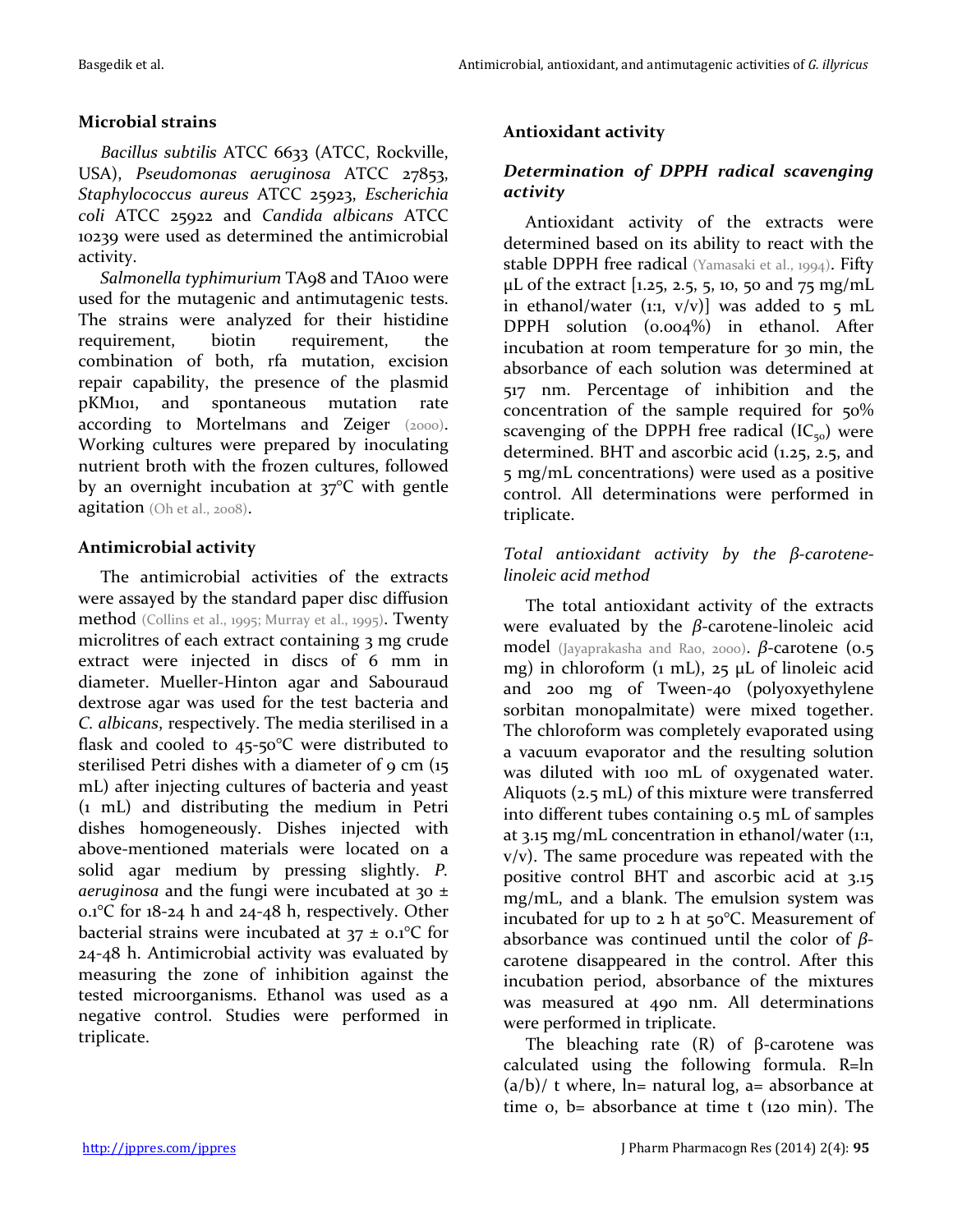antioxidant activity (AA) was calculated in terms of percent inhibition relative to the control using the formula  $AA = [(R_{Control} - R_{Sample})/R_{Control}]$  x 100. Antioxidative activity of the extract was compared with those of BHT and ascorbic acid at the same concentration.

# **Mutagenic and antimutagenic activity**

## *Viability assays and determination of test concentrations*

Cytotoxic dose of the extract was determined by the method of Mortelmans and Zeiger (2000). The toxicity of the extract toward *S. typhimurium* TA98 and TA100 was determined as described in detail elsewhere (Santana-Rios et al., 2001; Yu et al., 2001). These tests confirmed that there was normal growth of the background lawn, spontaneous colony numbers within the regular range, and no significant reduction in cell survival. Thus, for the concentrations and conditions reported here, no toxicity or other adverse effects were observed.

## *Mutagenicity and antimutagenic tests*

In this study, the plate incorporation method was used to assess the results of mutagenic and antimutagenic assays (Maron and Ames, 1983). The known mutagens 4-NPD (3 µg/plate) for *S. typhimurium* TA98 and NaN<sub>3</sub> (8  $\mu$ g/plate) for *S*. *typhimurium* TA100 were used as positive controls and ethanol/water  $(i, j, v/v)$  was used as a negative control in mutagenicity and antimutagenic tests.

In the mutagenicity test performed with TA98 and TA100 strains of *S. typhimurium*, 100 μL of the overnight bacterial culture, 100 μL test compounds at different concentrations (0.05, 0.5, and 5 mg/plate), and 500  $\mu$ L phosphate buffer were added to 2 mL of the top agar containing 0.5 mM histidine/biotin. The mixture was poured onto minimal glucose plates. Histidine independent revertant colonies and viable cells were scored on plates after incubation at 37°C for 48 or 72 h.

In the antimutagenic test performed with the same strains, 100 μL of the overnight bacterial culture, 100 μL mutagen, 100 μL test compounds

at different concentrations (0.05, 0.5, and 5 mg/plate), and 500 μL phosphate buffer were added to 2 mL of the top agar containing 0.5 mM histidine/biotin. The mixture was poured onto minimal glucose plates. Histidine independent revertant colonies and viable cells were scored on plates after incubation at 37°C for 48 or 72 h.

The plate incorporation method was used to assess the results of mutagenicity and antimutagenic assays (Maron and Ames, 1983). For the mutagenicity assays, the mutagenic index was calculated for each concentration, which is the average number of revertants per plate divided by the average number of revertants per plate with the negative control.

For the antimutagenic assays, the inhibition of mutagenicity was calculated by using the following equation (M: number of revertants/plate induced by mutagen alone,  $S_0$ : number of spontaneous revertants,  $S_i$ : number of revertants/plate induced by the extract plus the mutagen): % Inhibition=  $[(M-S_1) - (M-S_0)] \times 100$ . Inhibition was defined as:  $<$  25% as no antimutagenicity; 25-40% moderate antimutagenicity; and >40% of inhibition as strong antimutagenicity (Ikken et al., 1999; Negi et al., 2003; Evandri et al., 2005).

# **Statistical analysis**

Experiments were performed in triplicate and results were recorded as mean ± SD. Data was entered into a Microsoft Excel database and analyzed using SPSS (version 20.0). P<0.05 was considered as statistically significant. Statistical analyses of the antioxidant activity were performed using the Kruskal-Wallis test.

# **RESULTS AND DISCUSSION**

The antimicrobial activities of the extracts were determined by the disc diffusion method (data not shown). The results showed that the ethanolic extracts have only slight inhibition effect on *B. subtilis* ATCC 6633. The inhibition zone of the of the aerial parts and rhizomes on *B.*  subtilis ATCC 6633 were 7 and 8 mm, respectively.

Free radical-scavenging capacity of the corresponding extracts, measured by DPPH assay, and the  $IC_{50}$  values of the extract, BHT, and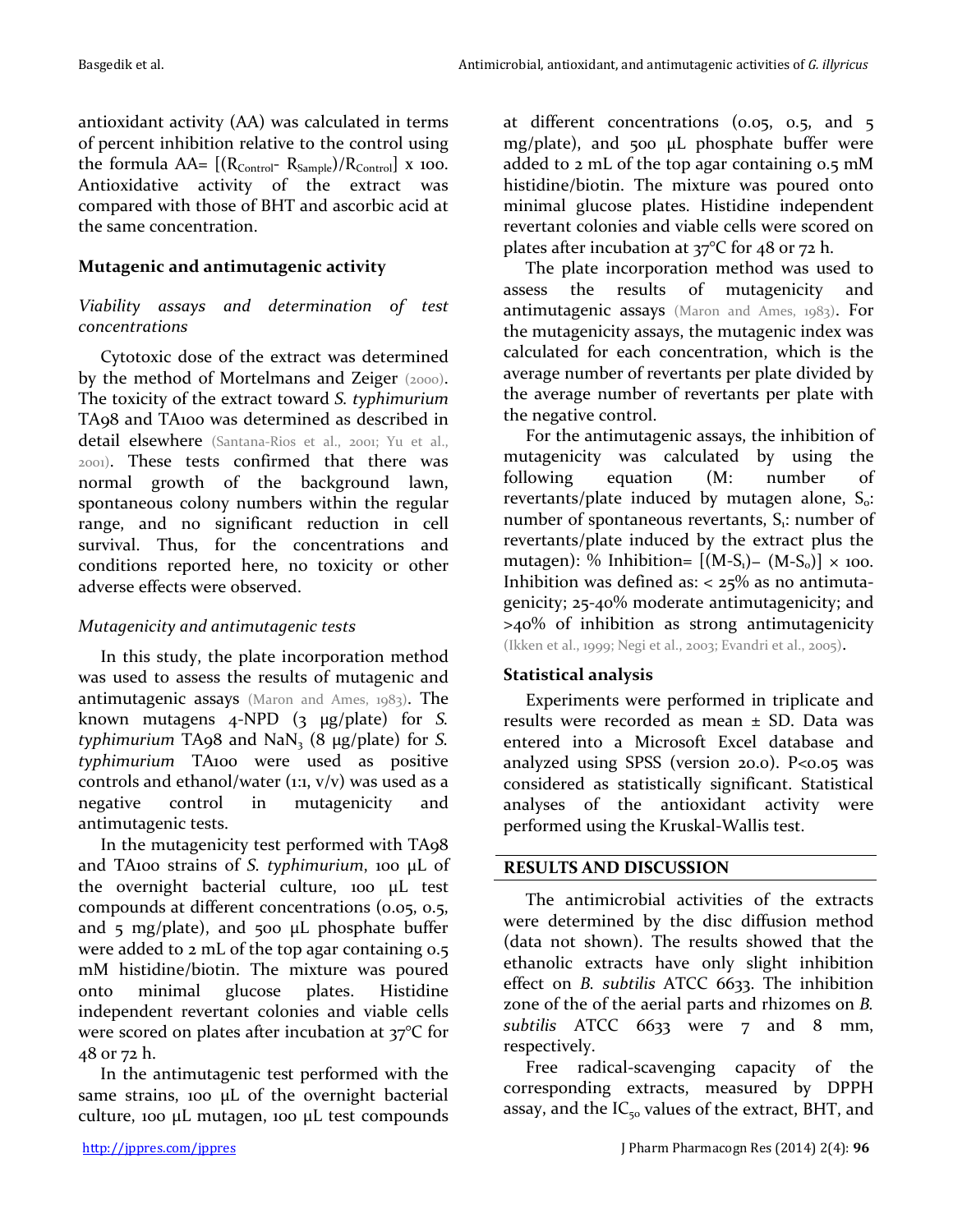ascorbic acid are shown in Table 1. Lower  $IC_{50}$ value indicates higher antioxidant activity.

The results indicate that the radicalscavenging activity of BHT and ascorbic acid were higher than that of the extracts. Total antioxidant activities of the ethanolic extract of the aerial parts and the rhizomes of *G. illyricus*, according to β-carotene-linoleic acid method, are shown in Table 2 ( $p<0.05$ ). The total antioxidant activity of the extracts was higher than that of ascorbic acid at the same concentration.

**Table 1.** Free radical scavenging capacities of the ethanolic extract of the aerial parts (GiAPe) and rhizomes (GiRe) of *G. illyricus* and reference compounds measured in DPPH assay.

| Treatment     | $IC_{50}$ value (mg/mL)      |  |  |
|---------------|------------------------------|--|--|
| GiAPe         | $57.1 \pm 1.27$ <sup>d</sup> |  |  |
| GiRe          | $48.1 \pm 1.08$ <sup>c</sup> |  |  |
| <b>BHT</b>    | $0.95 \pm 0.01^b$            |  |  |
| Ascorbic acid | $0.48 \pm 0.02$ <sup>a</sup> |  |  |

The  $IC_{50}$  values were obtained by linear regression analysis. Different letters symbolize significant differences  $(p \lt 0.05)$ by mean of the nonparametric Kruskal-Wallis test. Data represent the mean  $\pm$  SD of at least n = 3. BHT: butyl hydroxytoluene.

The ethanolic extract of the aerial parts and the rhizomes, which were tested at three different concentrations, including 0.05, 0.5, and 5 mg/plate, did not exhibit any mutagenic effect in the mutagenicity assays performed with *S. typhimurium* TA98 and TA100 (data was not shown).

The possible antimutagenic potential of the extracts was examined against  $4$ -NPD, and NaN<sub>3</sub> in *S. typhimurium* TA 98 and TA 100, respectively. The results were evaluated by using standard plate incorporation method and summarized in Table 3.

In the antimutagenic assays performed with TA98 and TA100 strains, the extract of the aerial parts and the rhizomes exhibited antimutagenic effects at 0.5 and 5 mg/plate concentrations (p<0.05). The strongest antimutagenic activity was observed at 5 mg/plate concentration of the

aerial parts against *S. typhimurium* TA98 strain. As a result, only one concentration (0.05) mg/plate) of the extract of the aerial parts and the rhizomes did not exhibit any antimutagenic effect (inhibition < 25%) against *S. typhimurium* TA98 and TA100. The antimutagenic activity of the extract was determined as dose dependent.

**Table 2.** Antioxidant activity of the ethanolic extract of the aerial parts (GiAPe) and rhizomes (GiRe) of *G. illyricus* in *β*carotene- linoleic acid test system.

| <b>Treatment</b> | Antioxidant activity (%)    |  |  |
|------------------|-----------------------------|--|--|
| GiAPe            | $92.3 \pm 1.4^{b}$          |  |  |
| GiRe             | 91.5± $2.1^b$               |  |  |
| <b>BHT</b>       | 95.7 $\pm$ 0.1 <sup>a</sup> |  |  |
| Ascorbic acid    | $63.7 \pm 3.2$              |  |  |

The concentration used in all extracts and reference compounds was 3.15 mg/mL. Different letters symbolize significant differences  $(p \lt 0.05)$  by mean of the nonparametric Kruskal-Wallis test. Data represent the mean ± SD of at least n = 3. BHT: butyl hydroxytoluene.

Toxic substances, whether synthetic or natural, may be mutagenic agents. Since cancer has become the number one cause of death, much attention has been focused on the chemoprevention of cancer, with minor success, while little attention has been paid to substances found in medicinal plants and herbal medicines that might serve as protection against the chemical mutagens that act as initiators in the carcinogenic process (Shon et al., 2004).

There is a wide range of prospective human health applications for plant species that possess antimutagenic properties. Various studies have shown that natural antioxidants can reduce or inhibit the mutagenic potential of mutagens and carcinogens (Negi et al., 2003; Zahin et al., 2010). Herbal remedies and phytotherapeutic drugs currently in use have also been shown to prevent free radicals from attacking DNA, indicating the potential, it has been suggested, to inhibit aging as well as cancer (Ghazali et al., 2011).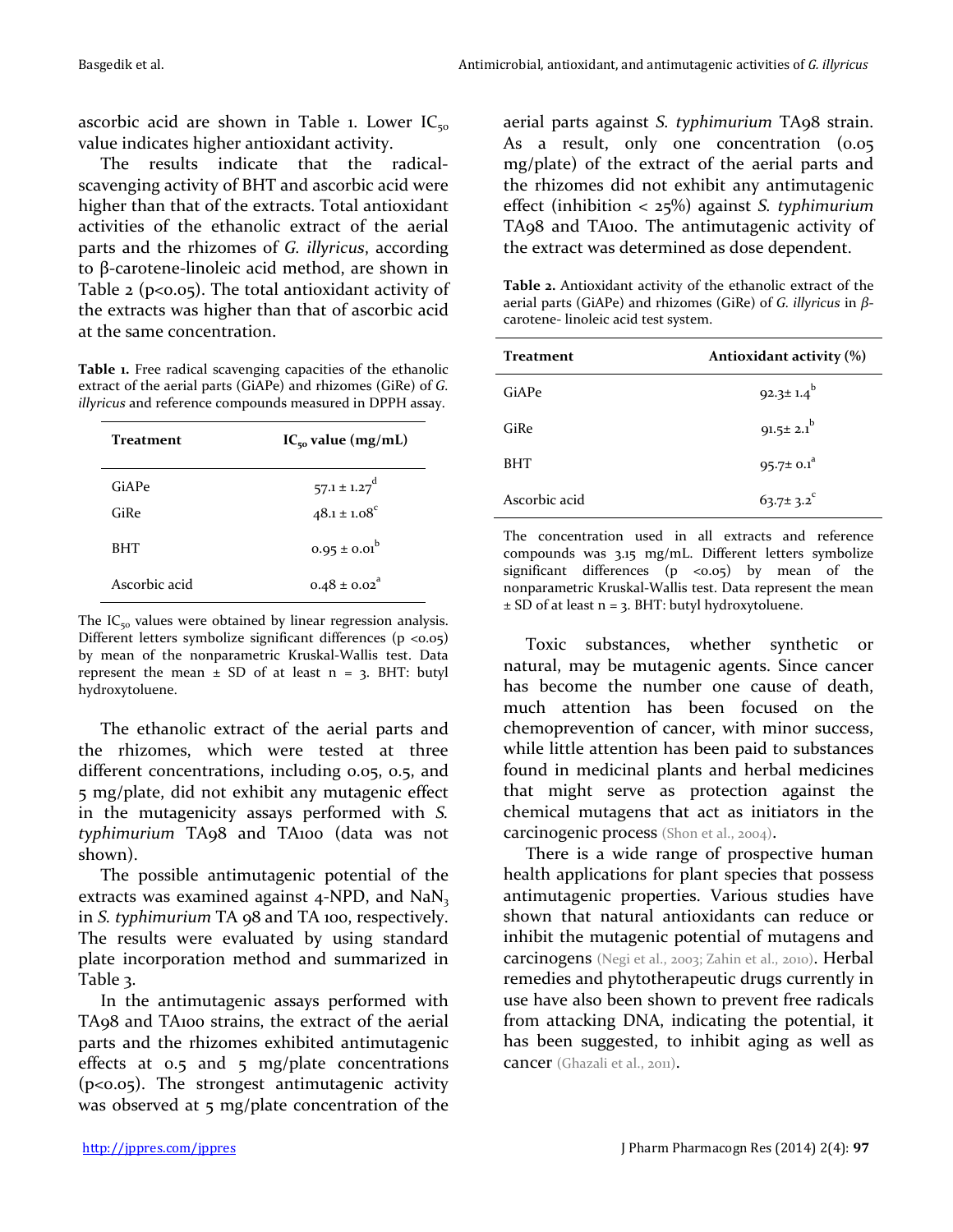| <b>Treatment</b> | Concentration<br>(mg/plate) | Number of revertants          |                   |                               |                   |
|------------------|-----------------------------|-------------------------------|-------------------|-------------------------------|-------------------|
|                  |                             | TA <sub>9</sub> 8             |                   | <b>TA100</b>                  |                   |
|                  |                             | $Mean \pm SD$                 | Inhibition<br>(%) | $Mean \pm SD$                 | Inhibition $(\%)$ |
| Ethanol          |                             | $6.6 \pm 3.4^e$               |                   | $40.5 \pm 7.1$ <sup>e</sup>   |                   |
| 4-NPD            | 3                           | $353.1 \pm 32.4$ <sup>d</sup> |                   |                               |                   |
| NaN <sub>3</sub> | 8                           |                               |                   | $427.7 \pm 25.2$ <sup>d</sup> |                   |
| GiAPe            | 0.05                        | $336.0 \pm 32.9$ <sup>c</sup> | 4.9               | $342.0 \pm 24.1$ <sup>c</sup> | 15.1              |
|                  | 0.5                         | $215.5 \pm 21.2$ <sup>b</sup> | 39.0              | $267.8 \pm 26.0^b$            | 33.6              |
|                  | 5                           | $179.8 \pm 27.0^{\circ}$      | 49.1              | $236.0 \pm 22.3^{b}$          | 41.5              |
| GiRe             | 0.05                        | $287.7 \pm 23.1$ <sup>c</sup> | 6.5               | $370.2 \pm 25.8^{\circ}$      | 13.5              |
|                  | 0.5                         | $227.5 \pm 13.5$ <sup>b</sup> | 26.0              | $286.2 \pm 21.5$ <sup>b</sup> | 33.1              |
|                  | 5                           | $139.3 \pm 19.0^a$            | 54.7              | $132.6 \pm 25.6^a$            | 69.0              |

**Table 3.** The antimutagenic assay results of the ethanolic extract of the aerial parts (GiAPe) and rhizomes (GiRe) of *G. illyricus* for *S. typhimurium* TA98 and TA100 bacterial strains.

Ethanol was used as negative control (without any mutagen), 4-nitro-o-phenylenediamine ( $4$ -NPD) and sodium azide (NaN $,$ ) were used as positive controls for *S. typhimurium* TA98 and TA100 strains, respectively. A regression analysis was carried out in Microsoft Excel between percent inhibition of mutagenicity and log values of concentrations of the plant extract. Different letters symbolize significant differences ( $p \lt 0.05$ ) by mean of the nonparametric Kruskal-Wallis test. Data represent the mean  $\pm$  SD of at least  $n = 3$ .

#### **CONCLUSIONS**

The ethanolic extracts of the aerial parts and the rhizomes of *G. illyricus* are safe at the tested concentrations, exhibited important antimutagenic and antioxidant properties. The obtained results could form a good basis for selection of plant species for further investigation in the potential discovery of new natural bioactive compounds.

#### **CONFLICT OF INTEREST**

The authors declare no conflict of interest.

#### **ACKNOWLEDGEMENT**

This article is a part of Burcu Basgedik's master of science thesis.

#### **REFERENCES**

Arnous A, Makris DP, Kefalas P (2001) Effect of principal polyphenolic components in relation to antioxidant characteristics of aged red wines. J Agric Food Chem 49(12): 5736-5742.

- Collins CH, Lyne PM, Grange JM (1995) Microbiological methods, 7th ed., London, Butterworths.
- Dahanukar SA, Kulkarni RA, Rege NN (2000) Pharmacology of medicinal plants and natural products. Ind J Pharm 32: S81-S118.
- Evandri MG, Battinelli L, Daniele C, Mastrangelo S, Bolle P, Mazzanti G (2005) The antimutagenic activity of *Lavandula angustifolia* (lavender) essential oil in the bacterial reverse mutation assay. Food Chem Toxicol 43(9): 1381-1387.
- Exarchou V, Nenadis N, Tsimidou M, Gerothanassis IP, Troganis A, Boskou D (2002) Antioxidant activities and phenolic composition of extracts from Greek oregano, Greek sage and summer savory. J Agric Food Chem 50(19): 5294-5299.
- Ghazali R, Abdullah R, Ramli N, Rajab NF, Ahmad-Kamal MS, Yahya NA (2011) Mutagenic and antimutagenic activities of *Mitragyna speciosa* Korth extract using Ames test. J Med Plants Res 5(8): 1345-1348.
- Ikken Y, Morales P, Maetinez A, Marin ML, Haza AI, Cambero MI (1999) Antimutagenic effect of fruit and vegetable ethanolic extracts against N-nitrosamines evaluated by the Ames test. J Agric Food Chem 47(8): 3257-3264.
- Jayaprakasha GK, Rao LJ (2000) Phenolic constituents from the lichen *Parmotrema stuppeum* (Nyl.) Hale and their antioxidant activity. Zeitsch Naturforsch C 55(11-12): 1018- 1022.